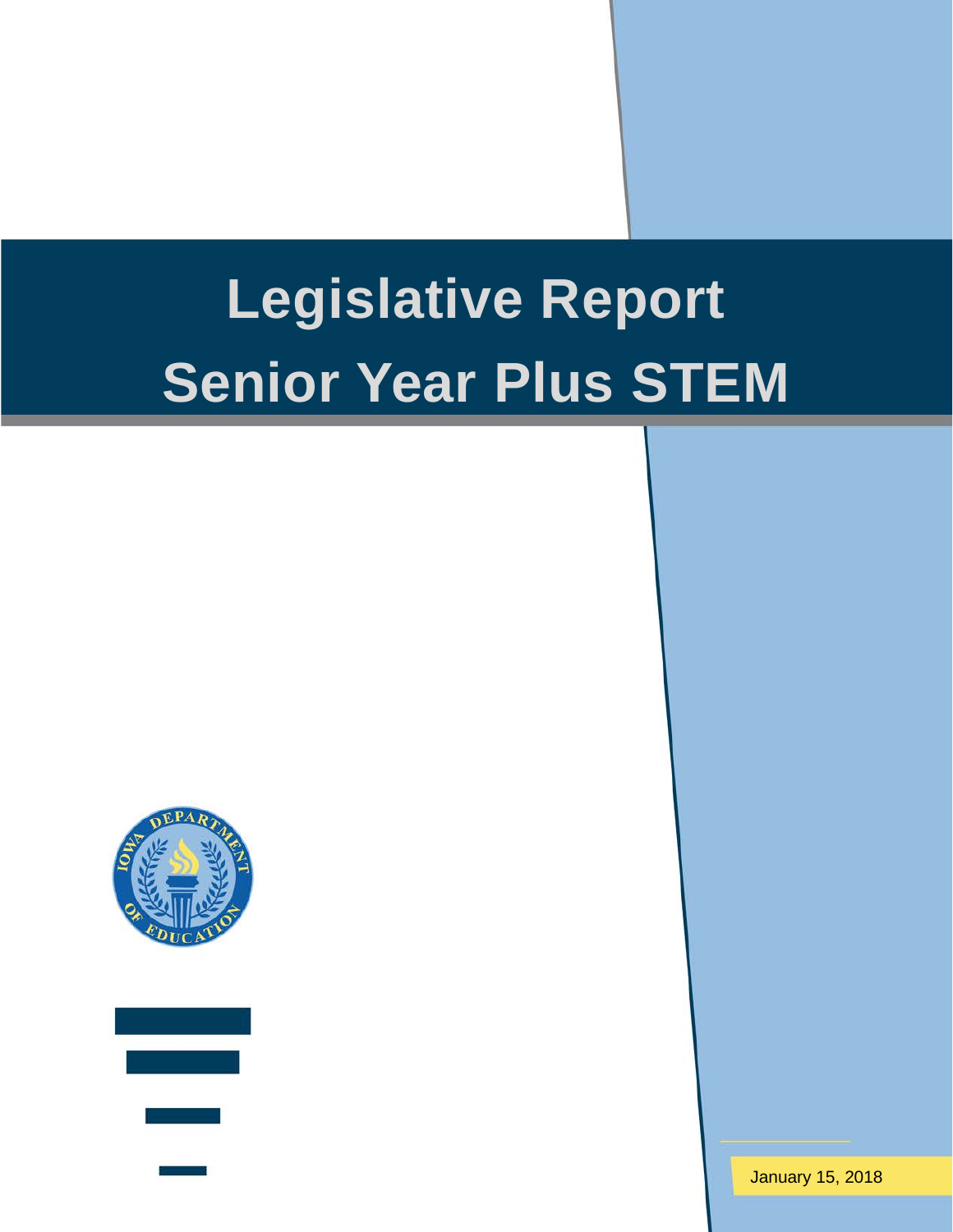# **State Board of Education**

State of Iowa Department of Education Grimes State Office Building 400 E. 14th Street Des Moines, IA 50319-0146

#### **State Board of Education**

Charles C. Edwards, Jr., President, Des Moines Michael L. Knedler, Vice President, Council Bluffs Brooke Axiotis, Des Moines Michael Bearden, Gladbrook Bettie Bolar, Marshalltown Diane Crookham-Johnson, Oskaloosa Angela English, Dyersville Mike May, Spirit Lake Mary Ellen Miller, Wayne County Robert Nishimwe, Student Member, Des Moines

#### **Administration**

Ryan M. Wise, Director and Executive Officer of the State Board of Education

#### **Division of Learning and Results**

W. David Tilly, Deputy Director

#### **Bureau of Information and Analysis Services**

Jay Pennington, Bureau Chief

It is the policy of the Iowa Department of Education not to discriminate on the basis of race, creed, color, sexual orientation, gender identity, national origin, sex, disability, religion, age, political party affiliation, or actual or potential parental, family or marital status in its programs, activities, or employment practices as required by the Iowa Code sections 216.9 and 256.10(2), Titles VI and VII of the Civil Rights Act of 1964 (42 U.S.C. § 2000d and 2000e), the Equal Pay Act of 1973 (29 U.S.C. § 206, et seq.), Title IX (Educational Amendments, 20 U.S.C.§§ 1681 – 1688), Section 504 (Rehabilitation Act of 1973, 29 U.S.C. § 794), and the Americans with Disabilities Act (42 U.S.C. § 12101, et seq.). If you have questions or complaints related to compliance with this policy by the Iowa Department of Education, please contact the legal counsel for the Iowa Department of Education, Grimes State Office Building, 400 E. 14th Street, Des Moines, IA 50319-0146, telephone number: 515-281-5295, or the Director of the Office for Civil Rights, U.S. Department of Education, Citigroup Center, 500 W. Madison Street, Suite 1475, Chicago, IL 60661-4544, telephone number: 312-730-1560, FAX number: 312-730-1576, TDD number: 877-521-2172, email: OCR.Chicago@ed.gov.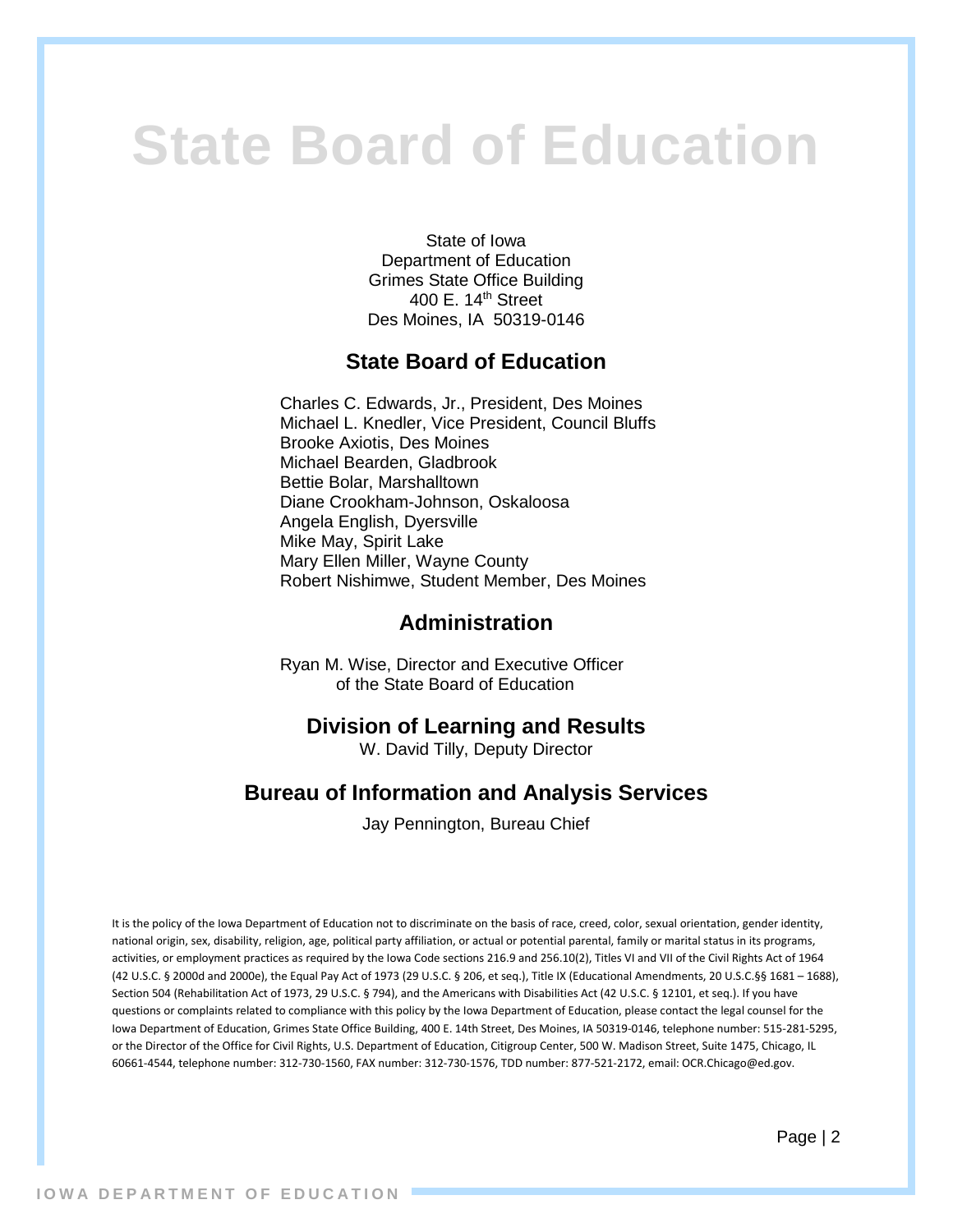# <span id="page-2-0"></span>**CONTENTS**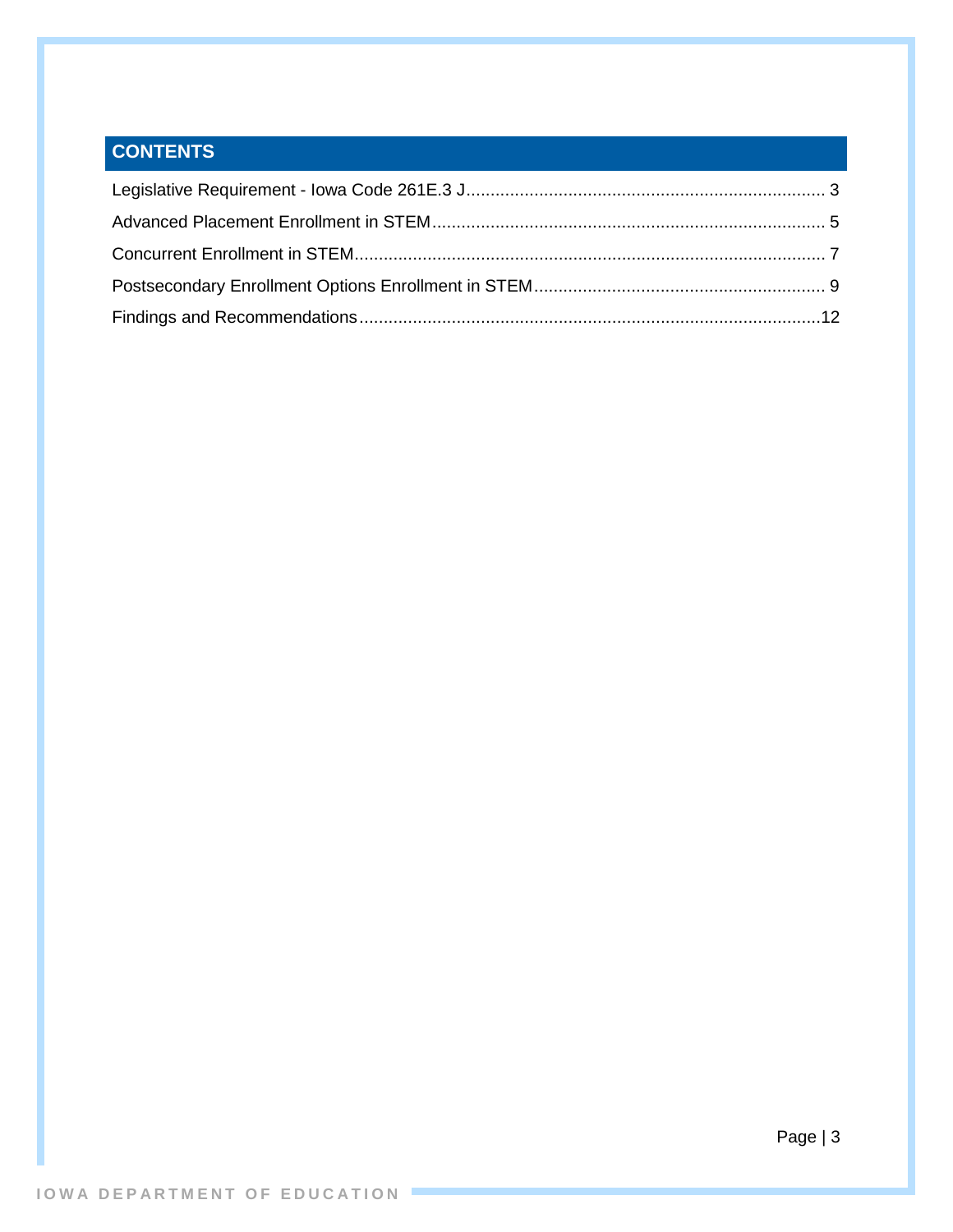#### **LEGISLATIVE REQUIREMENT - IOWA CODE 261E.3 J**

All eligible postsecondary institutions providing programming under this chapter shall include the unique student identifier assigned to students while in the kindergarten through grade twelve system as a part of the institution's student data management system. Eligible postsecondary institutions providing programming under this chapter shall cooperate with the department on data requests related to the programming. All eligible postsecondary institutions providing programming under this chapter shall collect data and report to the department on the proportion of females and minorities enrolled in science, technology, engineering, and mathematics-oriented educational opportunities provided in accordance with this chapter. The department shall submit the programming data and the department's findings and recommendations in a report to the general assembly annually by January 15.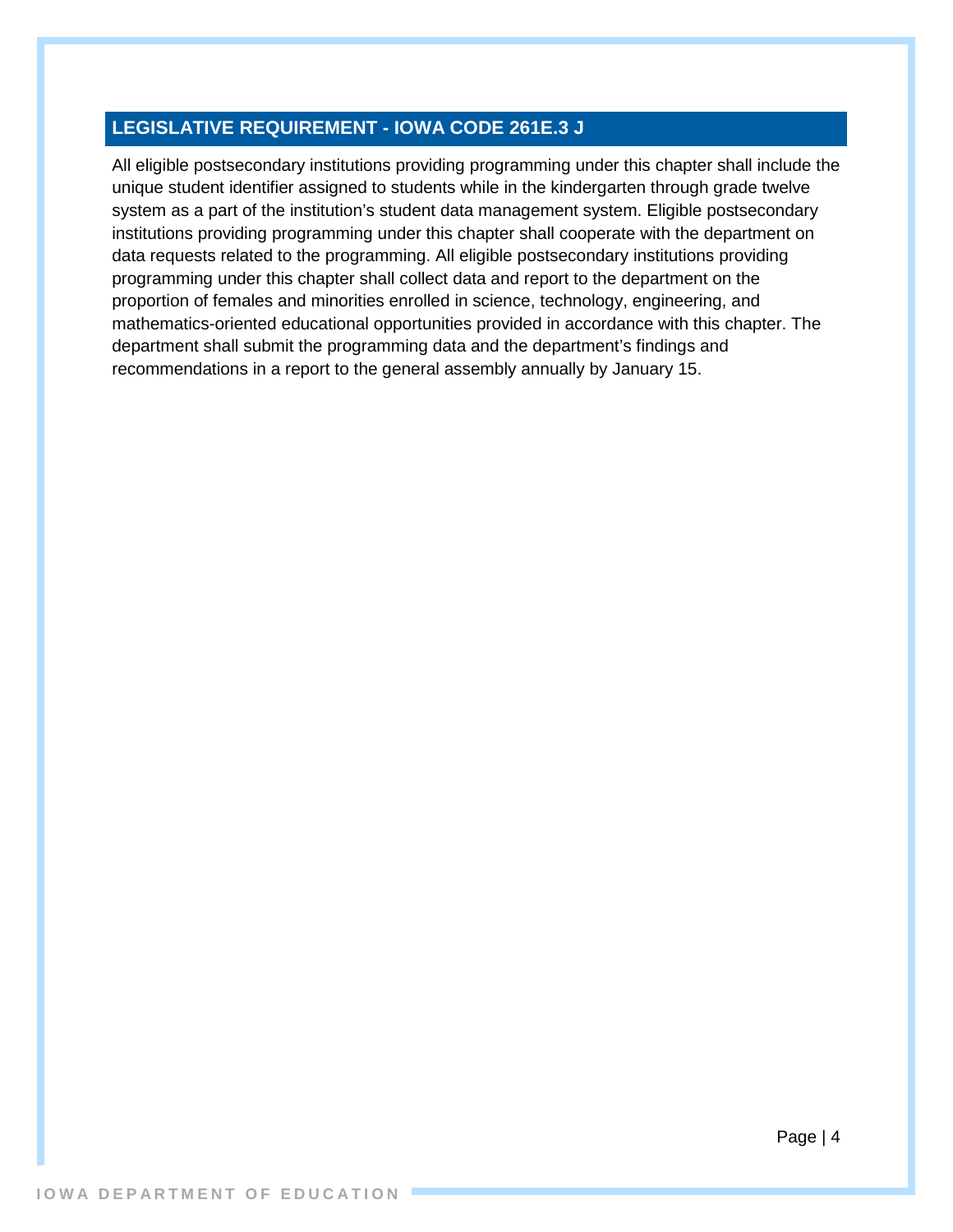# **ADVANCED PLACEMENT ENROLLMENT IN STEM**

<span id="page-4-0"></span>

|                         |                                              | 2014-15  |                          |         | 2015-16                                      |          |                          |         | 2016-17                               |          |                          |         |
|-------------------------|----------------------------------------------|----------|--------------------------|---------|----------------------------------------------|----------|--------------------------|---------|---------------------------------------|----------|--------------------------|---------|
| <b>Race/Ethnicity</b>   | <b>Number</b><br><b>of</b><br><b>Courses</b> | Percent* | <b>Number</b><br>of STEM | Percent | <b>Number</b><br><b>of</b><br><b>Courses</b> | Percent* | Number of<br><b>STEM</b> | Percent | <b>Number</b><br><b>of</b><br>Courses | Percent* | <b>Number</b><br>of STEM | Percent |
| Asian                   | 870                                          | 5.6%     | 341                      | 7.4%    | 939                                          | 5.7%     | 404                      | 8.1%    | 979                                   | 5.8%     | 381                      | 7.5%    |
| <b>Black</b>            | 707                                          | 4.5%     | 134                      | 2.9%    | 722                                          | 4.4%     | 159                      | 3.2%    | 777                                   | 4.6%     | 169                      | 3.3%    |
| Hispanic                | 1,212                                        | 7.7%     | 245                      | 5.3%    | 1,348                                        | 8.2%     | 270                      | 5.4%    | 1,456                                 | 8.6%     | 306                      | 6.0%    |
| <b>Multi-racial</b>     | 475                                          | 3.0%     | 111                      | 2.4%    | 573                                          | 3.5%     | 162                      | 3.3%    | 561                                   | 3.3%     | 148                      | 2.9%    |
| <b>Native American</b>  | 42                                           | 0.3%     | 12                       | 0.3%    | 33                                           | 0.2%     | 10                       | 0.2%    | 29                                    | 0.2%     | 10                       | 0.2%    |
| <b>Pacific Islander</b> | 18                                           | 0.1%     | 3                        | 0.1%    | 19                                           | 0.1%     | $\overline{4}$           | 0.1%    | 17                                    | 0.1%     | 4                        | 0.1%    |
| White                   | 12,329                                       | 78.8%    | 3,774                    | 81.7%   | 12,871                                       | 78.0%    | 3,979                    | 79.8%   | 13,105                                | 77.4%    | 4,048                    | 79.9%   |
| <b>Total</b>            | 15,653                                       | 100.0%   | 4,620                    | 100.1%  | 16,505                                       | 100.1%   | 4,988                    | 100.1%  | 16,924                                | 100.0%   | 5,066                    | 100.0%  |

#### **ADVANCED PLACEMENT COURSE ENROLLMENT BY RACE/ETHNICITY**

Source: Iowa Department of Education, Student Reporting in Iowa collection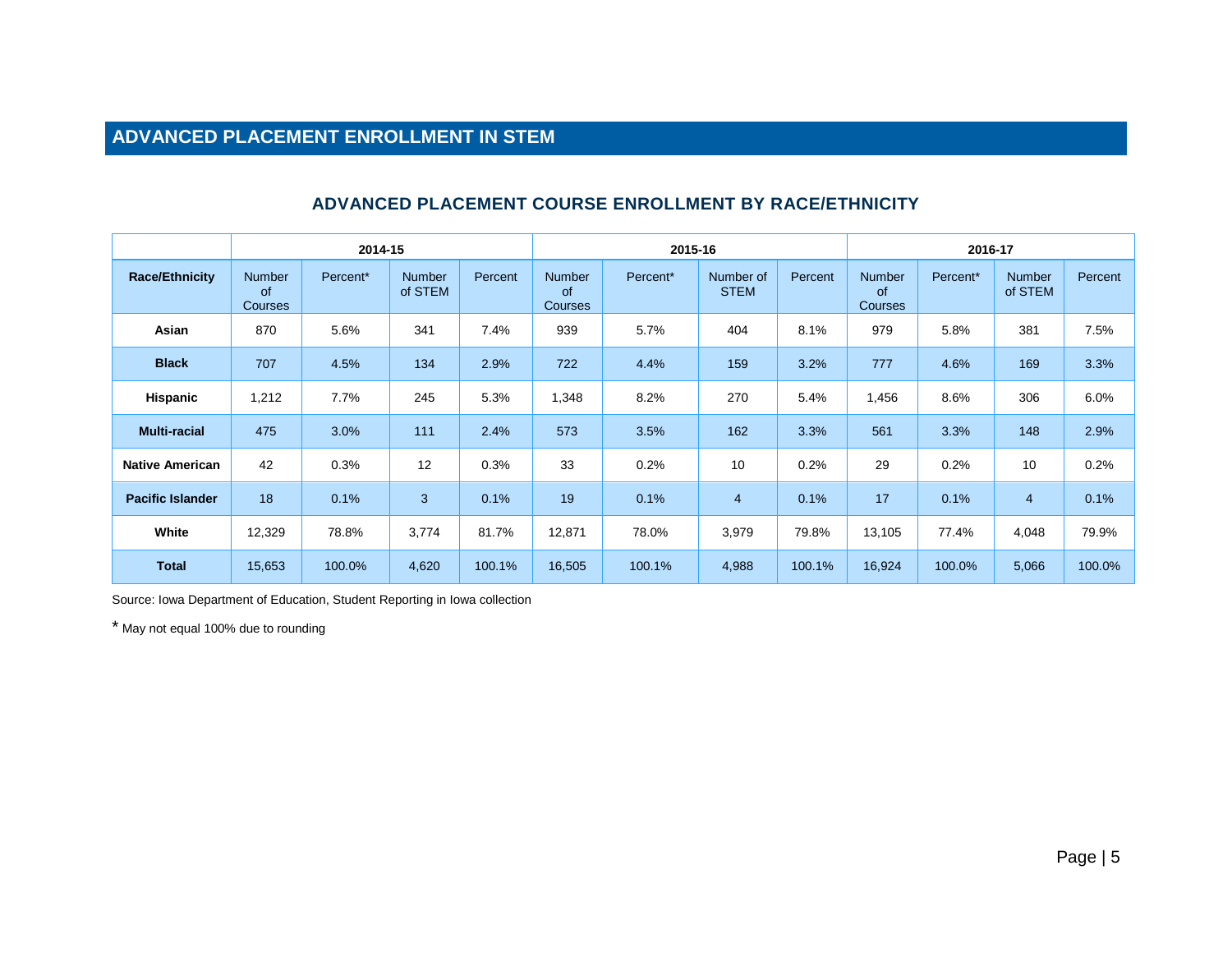|              | 2014-15              |          |                          |         | 2015-16                               |          |                                    |         | 2016-17                     |          |                                    |         |
|--------------|----------------------|----------|--------------------------|---------|---------------------------------------|----------|------------------------------------|---------|-----------------------------|----------|------------------------------------|---------|
| Gender       | Number of<br>Courses | Percent* | Number of<br><b>STEM</b> | Percent | <b>Number</b><br><b>of</b><br>Courses | Percent* | <b>Number</b><br>οf<br><b>STEM</b> | Percent | Number of<br><b>Courses</b> | Percent* | <b>Number</b><br>0f<br><b>STEM</b> | Percent |
| Female       | 8,559                | 54.7%    | 2,089                    | 45.2%   | 9,003                                 | 54.6%    | 2,248                              | 45.1%   | 9,318                       | 55.1%    | 2,326                              | 45.9%   |
| <b>Male</b>  | 7,094                | 45.3%    | 2,531                    | 54.8%   | 7,502                                 | 45.5%    | 2,740                              | 54.9%   | 7,606                       | 44.9%    | 2,740                              | 54.1%   |
| <b>Total</b> | 15,653               | 100.0%   | 4,620                    | 100.0%  | 16,505                                | 100.1%   | 4,988                              | 100.0%  | 16,924                      | 100.0%   | 5,066                              | 100.0%  |

#### **ADVANCED PLACEMENT COURSE ENROLLMENT BY GENDER**

Source: Iowa Department of Education, Student Reporting in Iowa collection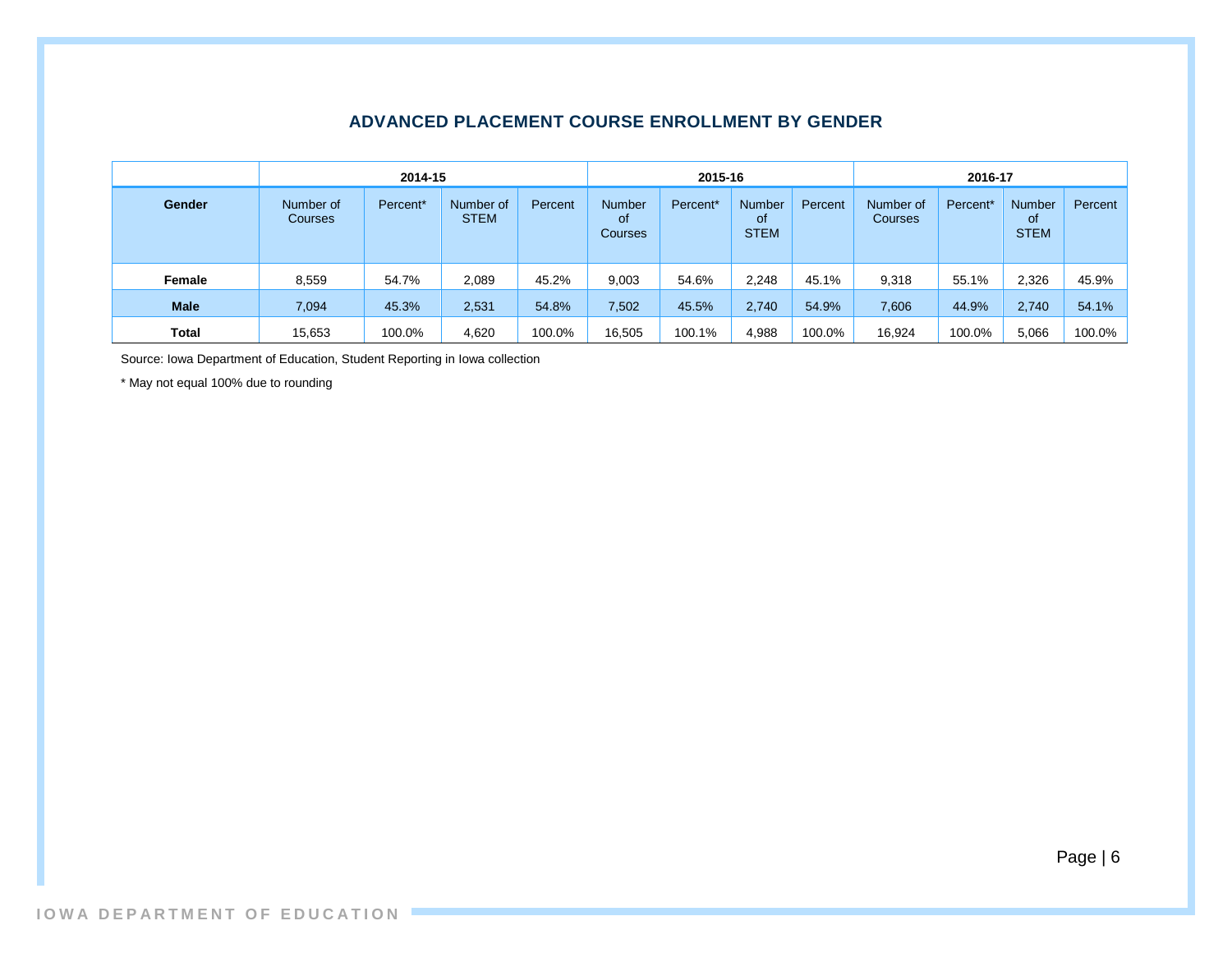## **CONCURRENT ENROLLMENT IN STEM**

<span id="page-6-0"></span>

|                         |                                              | 2014-15  |                          |         | 2015-16                               |          |                          |         | 2016-17                                      |          |                   |         |
|-------------------------|----------------------------------------------|----------|--------------------------|---------|---------------------------------------|----------|--------------------------|---------|----------------------------------------------|----------|-------------------|---------|
| <b>Race/Ethnicity</b>   | <b>Number</b><br><b>of</b><br><b>Courses</b> | Percent* | <b>Number</b><br>of STEM | Percent | <b>Number</b><br><b>of</b><br>Courses | Percent* | Number of<br><b>STEM</b> | Percent | <b>Number</b><br><b>of</b><br><b>Courses</b> | Percent* | Number<br>of STEM | Percent |
| Asian                   | 1,118                                        | 2.7%     | 571                      | 3.7%    | 1,219                                 | 2.8%     | 564                      | 3.7%    | 1,366                                        | 3.1%     | 695               | 4.3%    |
| <b>Black</b>            | 1,089                                        | 2.7%     | 497                      | 3.2%    | 1,224                                 | 2.8%     | 455                      | 3.0%    | 1,308                                        | 2.9%     | 524               | 3.2%    |
| Hispanic                | 2,985                                        | 7.3%     | 1,265                    | 8.2%    | 3,154                                 | 7.3%     | 1,329                    | 8.7%    | 3,453                                        | 7.7%     | 1,445             | 8.9%    |
| <b>Multi-racial</b>     | 837                                          | 2.1%     | 344                      | 2.2%    | 981                                   | 2.3%     | 351                      | 2.3%    | 1,068                                        | 2.4%     | 440               | 2.7%    |
| <b>Native American</b>  | 128                                          | 0.3%     | 48                       | 0.3%    | 116                                   | 0.3%     | 47                       | 0.3%    | 117                                          | 0.3%     | 49                | 0.3%    |
| <b>Pacific Islander</b> | 45                                           | 0.1%     | 15                       | 0.1%    | 39                                    | 0.1%     | 14                       | 0.1%    | 60                                           | 0.1%     | 19                | 0.1%    |
| White                   | 34,722                                       | 84.9%    | 12,741                   | 82.3%   | 36,324                                | 84.4%    | 12,543                   | 82.0%   | 37,294                                       | 83.5%    | 13,155            | 80.6%   |
| <b>Total</b>            | 40,924                                       | 100.1%   | 15,481                   | 100.0%  | 43,057                                | 100.0%   | 15,303                   | 100.1%  | 44,666                                       | 100.0%   | 16,327            | 100.1%  |

#### **CONCURRENT COURSE ENROLLMENT BY RACE/ETHNICITY**

Source: Iowa Department of Education, Student Reporting in Iowa collection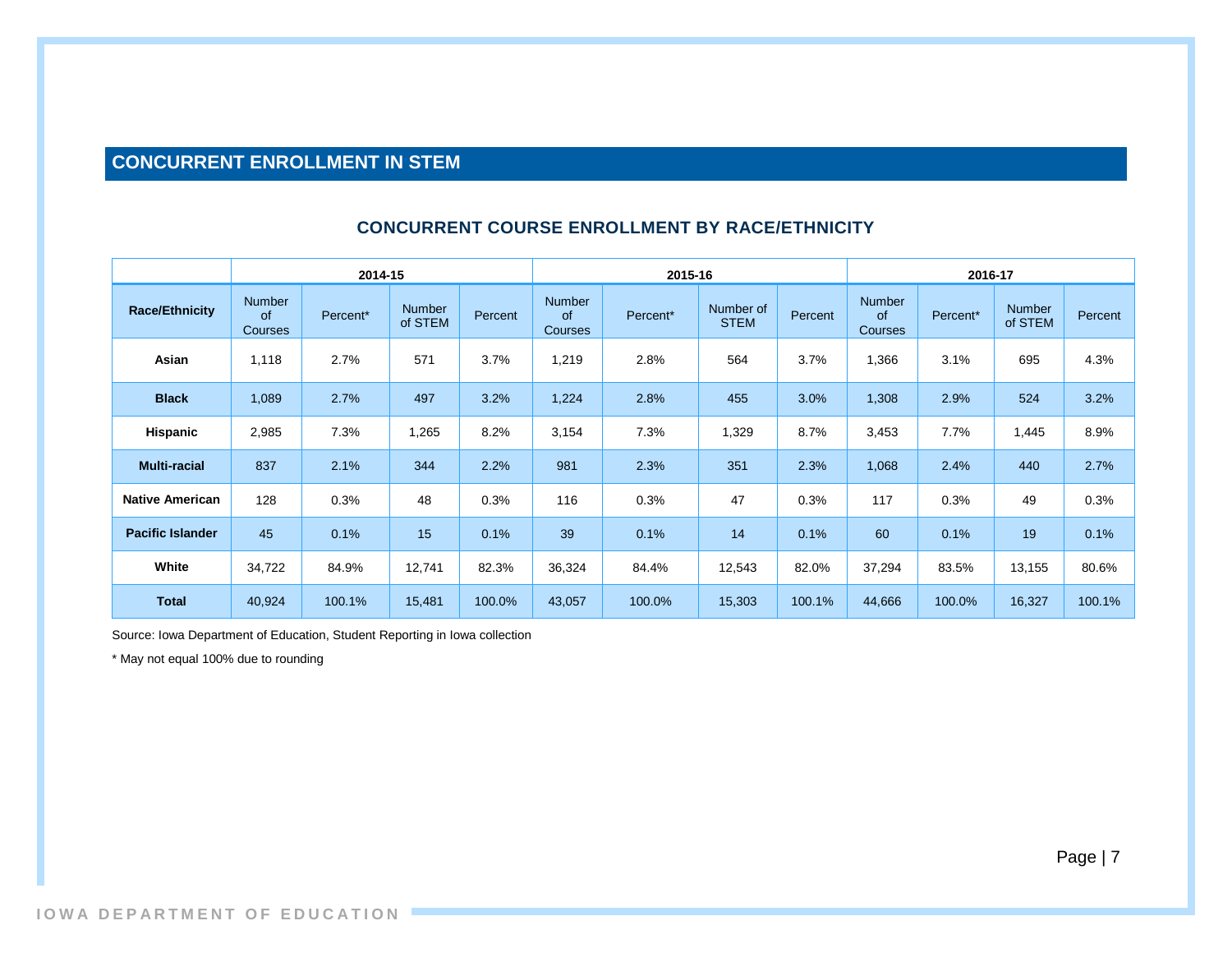#### **CONCURRENT COURSE ENROLLMENT BY GENDER**

|              |                      | 2015-16              |                          |         |                                       | 2016-17              |                                    |         |                                |          |                                           |         |
|--------------|----------------------|----------------------|--------------------------|---------|---------------------------------------|----------------------|------------------------------------|---------|--------------------------------|----------|-------------------------------------------|---------|
| Gender       | Number of<br>Courses | Percent <sup>*</sup> | Number of<br><b>STEM</b> | Percent | <b>Number</b><br>of<br><b>Courses</b> | Percent <sup>*</sup> | <b>Number</b><br>of<br><b>STEM</b> | Percent | Number<br><b>of</b><br>Courses | Percent* | <b>Number</b><br><b>of</b><br><b>STEM</b> | Percent |
| Female       | 19,831               | 48.5%                | 6,558                    | 42.4%   | 21,155                                | 49.1%                | 6,593                              | 43.1%   | 22,172                         | 49.6%    | 7,253                                     | 44.4%   |
| <b>Male</b>  | 21,093               | 51.5%                | 8,923                    | 57.6%   | 21,902                                | 50.9%                | 8,710                              | 56.9%   | 22,494                         | 50.4%    | 9,074                                     | 55.6%   |
| <b>Total</b> | 40,924               | 100.0%               | 15,481                   | 100.0%  | 43,057                                | 100.0%               | 15,303                             | 100.0%  | 44,666                         | 100.0%   | 16,327                                    | 100.0%  |

Source: Iowa Department of Education, Student Reporting in Iowa collection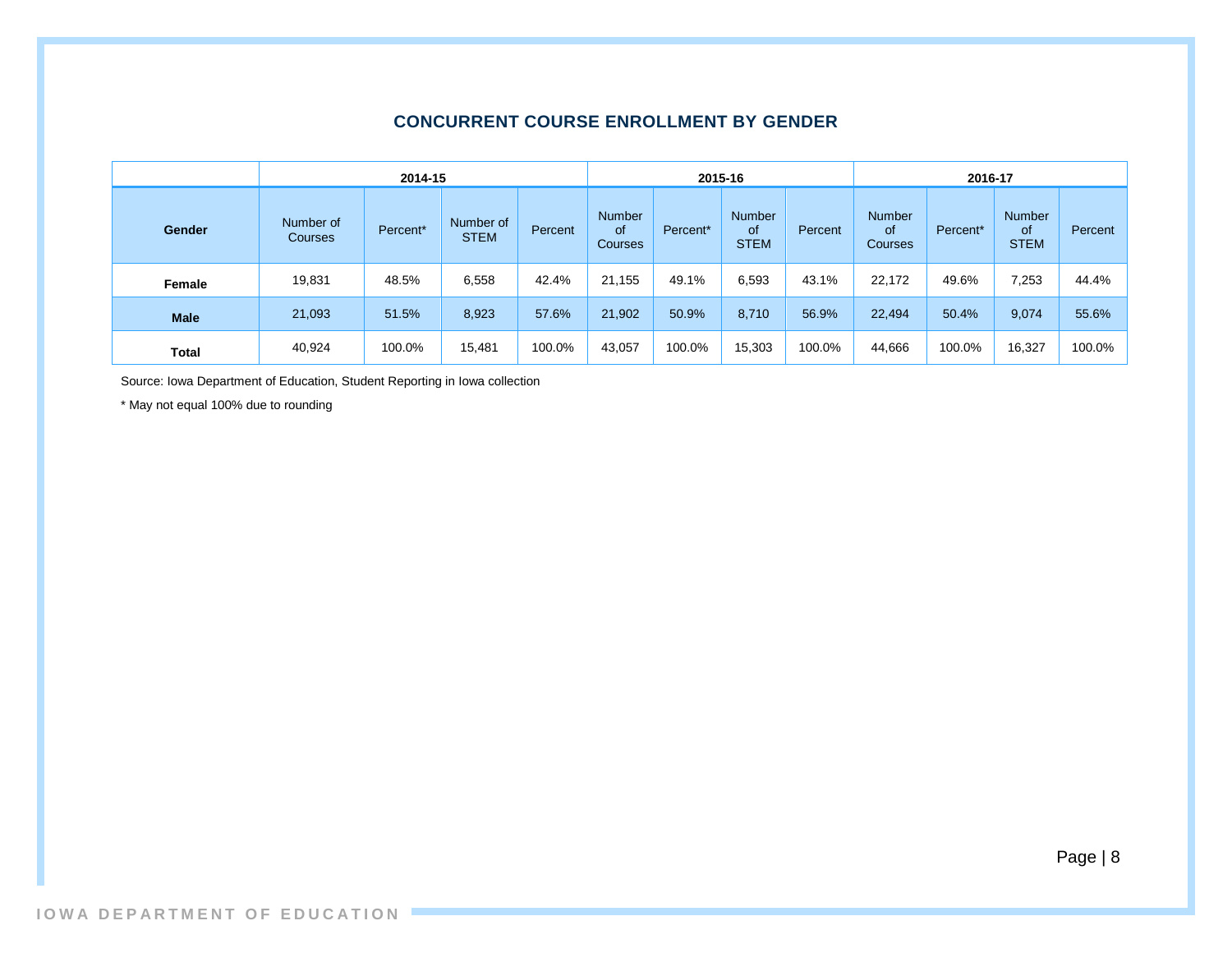### **POSTSECONDARY ENROLLMENT OPTIONS ENROLLMENT IN STEM**

<span id="page-8-0"></span>

|                         |                                       | 2014-15  |                          |         |                                       | 2015-16  | 2016-17                  |         |                                |          |                   |         |
|-------------------------|---------------------------------------|----------|--------------------------|---------|---------------------------------------|----------|--------------------------|---------|--------------------------------|----------|-------------------|---------|
| <b>Race/Ethnicity</b>   | <b>Number</b><br>of<br><b>Courses</b> | Percent* | <b>Number</b><br>of STEM | Percent | <b>Number</b><br>of<br><b>Courses</b> | Percent* | Number of<br><b>STEM</b> | Percent | <b>Number</b><br>of<br>Courses | Percent* | Number<br>of STEM | Percent |
| Asian                   | 105                                   | 2.2%     | 46                       | 4.2%    | 113                                   | 2.3%     | 62                       | 5.2%    | 156                            | 3.0%     | 74                | 6.0%    |
| <b>Black</b>            | 27                                    | 0.6%     | $\overline{4}$           | 0.4%    | 29                                    | 0.6%     | $\overline{4}$           | 0.3%    | 45                             | 0.9%     | 11                | 0.9%    |
| Hispanic                | 132                                   | 2.8%     | 38                       | 3.4%    | 148                                   | 3.0%     | 19                       | 1.6%    | 182                            | 3.5%     | 32                | 2.6%    |
| <b>Multi-racial</b>     | 67                                    | 1.4%     | 16                       | 1.4%    | 72                                    | 1.4%     | 23                       | 1.9%    | 80                             | 1.6%     | 25                | 2.0%    |
| <b>Native American</b>  | 12                                    | 0.3%     | 2                        | 0.2%    | 10                                    | 0.2%     | $\overline{\phantom{a}}$ | 0.0%    | $\overline{7}$                 | 0.1%     | $\overline{2}$    | 0.2%    |
| <b>Pacific Islander</b> | $\overline{4}$                        | 0.1%     | 2 <sup>2</sup>           | 0.2%    | $\overline{4}$                        | 0.1%     | 1                        | 0.1%    | $\overline{2}$                 | 0.0%     |                   | 0.1%    |
| White                   | 4,380                                 | 92.7%    | 1,001                    | 90.3%   | 4,639                                 | 92.5%    | 1,090                    | 90.9%   | 4,669                          | 90.8%    | 1,082             | 88.2%   |
| <b>Total</b>            | 4,727                                 | 100.1%   | 1,109                    | 100.1%  | 5,015                                 | 100.1%   | 1,199                    | 100.0%  | 5,141                          | 100.0%   | 1,227             | 100.0%  |

#### **POSTSECONDARY COURSE ENROLLMENT BY RACE/ETHNICITY**

Source: Iowa Department of Education, Student Reporting in Iowa collection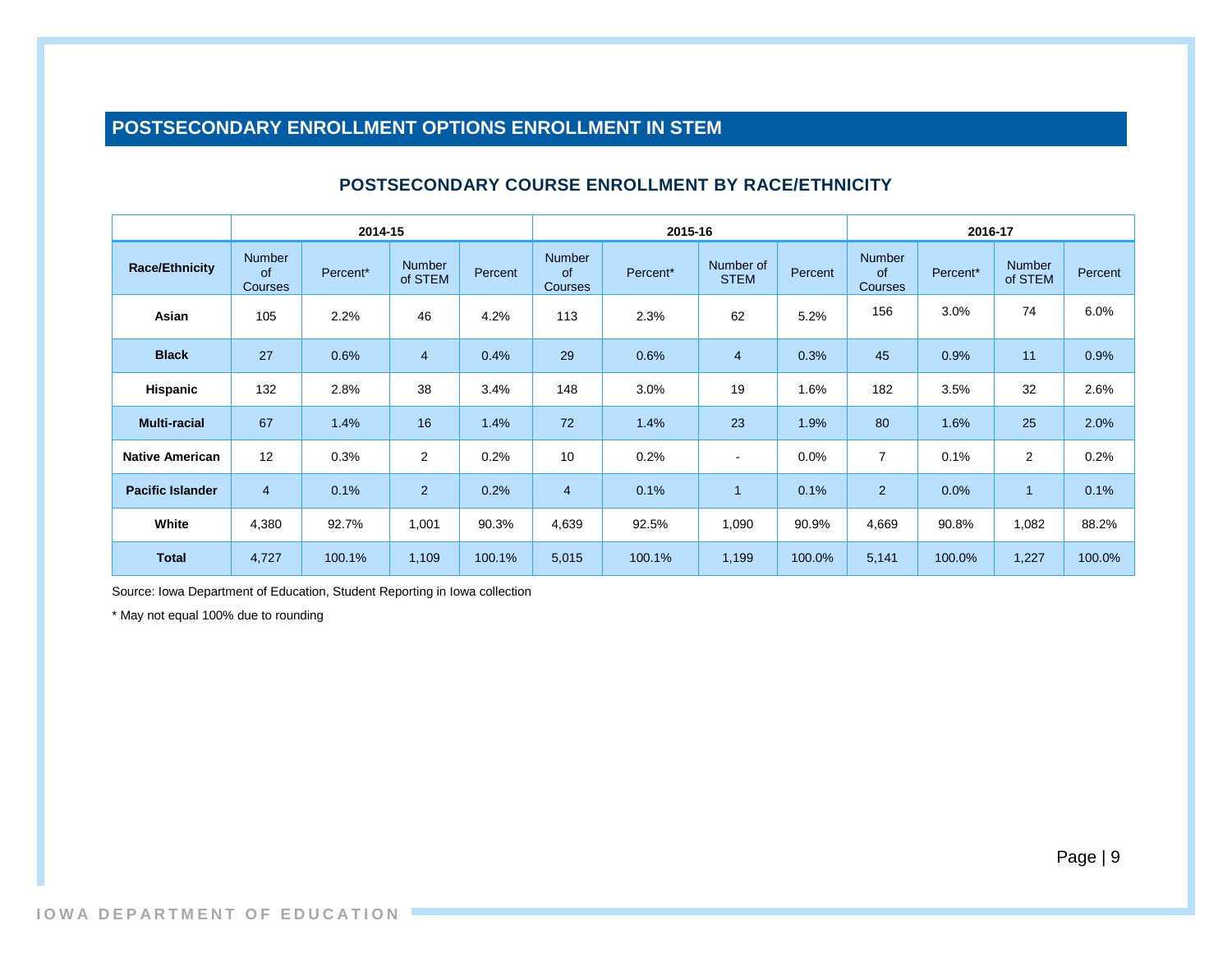|               |                      | 2015-16  |                          |         |                                       | 2016-17              |                                           |         |                                       |          |                                           |         |
|---------------|----------------------|----------|--------------------------|---------|---------------------------------------|----------------------|-------------------------------------------|---------|---------------------------------------|----------|-------------------------------------------|---------|
| <b>Gender</b> | Number of<br>Courses | Percent* | Number of<br><b>STEM</b> | Percent | <b>Number</b><br>0f<br><b>Courses</b> | Percent <sup>*</sup> | <b>Number</b><br><b>of</b><br><b>STEM</b> | Percent | Number<br><b>of</b><br><b>Courses</b> | Percent* | <b>Number</b><br><b>of</b><br><b>STEM</b> | Percent |
| Female        | 2,893                | 61.2%    | 575                      | 51.9%   | 3,114                                 | 62.1%                | 652                                       | 54.4%   | 3,234                                 | 62.9%    | 696                                       | 56.7%   |
| <b>Male</b>   | 1,834                | 38.8%    | 534                      | 48.2%   | ,901                                  | 37.9%                | 547                                       | 45.6%   | 1,907                                 | 37.1%    | 531                                       | 43.3%   |
| <b>Total</b>  | 4,727                | 100.0%   | 1,109                    | 100.1%  | 5,015                                 | 100.0%               | 1,199                                     | 100.0%  | 5,141                                 | 100.0%   | .227                                      | 100.0%  |

#### **POSTSECONDARY COURSE ENROLLMENT**

Source: Iowa Department of Education, Student Reporting in Iowa collection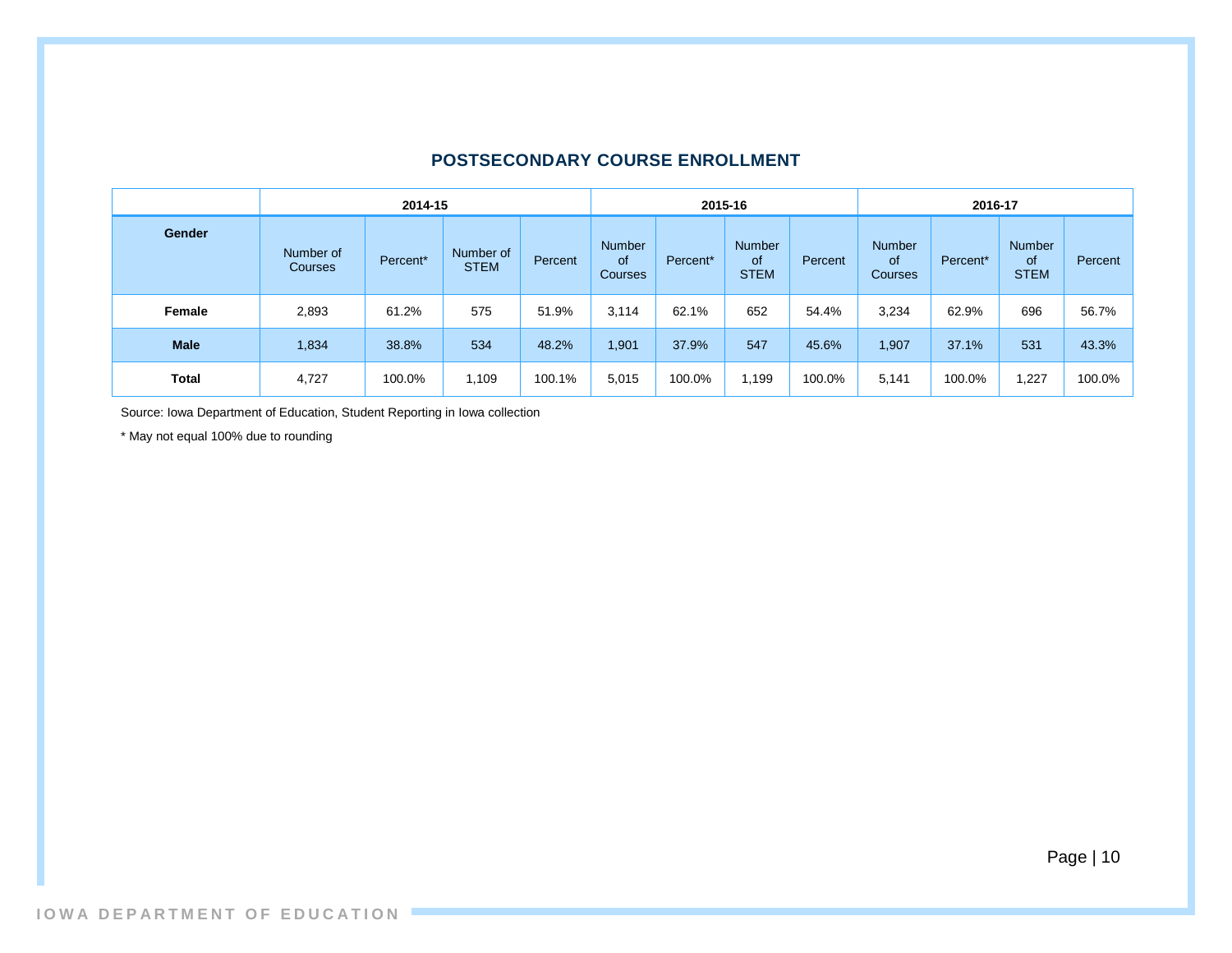#### **2016-17 K-12 ENROLLMENT BY GENDER**

| Gender        | Count   | <b>Percent</b> |
|---------------|---------|----------------|
| <b>Female</b> | 233,463 | 48.5%          |
| <b>Male</b>   | 248,125 | 51.5%          |

#### **2016-17 K-12 ENROLLMENT BY RACE/ETHNICITY**

| <b>Race/Ethnicity</b>            | <b>Student Count</b> | <b>Percent</b> |
|----------------------------------|----------------------|----------------|
| <b>African American/Black</b>    | 28,812               | 6.0%           |
| American Indian                  | 1,810                | 0.4%           |
| <b>Asian</b>                     | 11,866               | 2.5%           |
| <b>Hawaiian/Pacific Islander</b> | 1,175                | 0.2%           |
| <b>Hispanic</b>                  | 51,380               | 10.7%          |
| <b>Multi-race</b>                | 18,033               | 3.7%           |
| <b>White</b>                     | 368,512              | 76.5%          |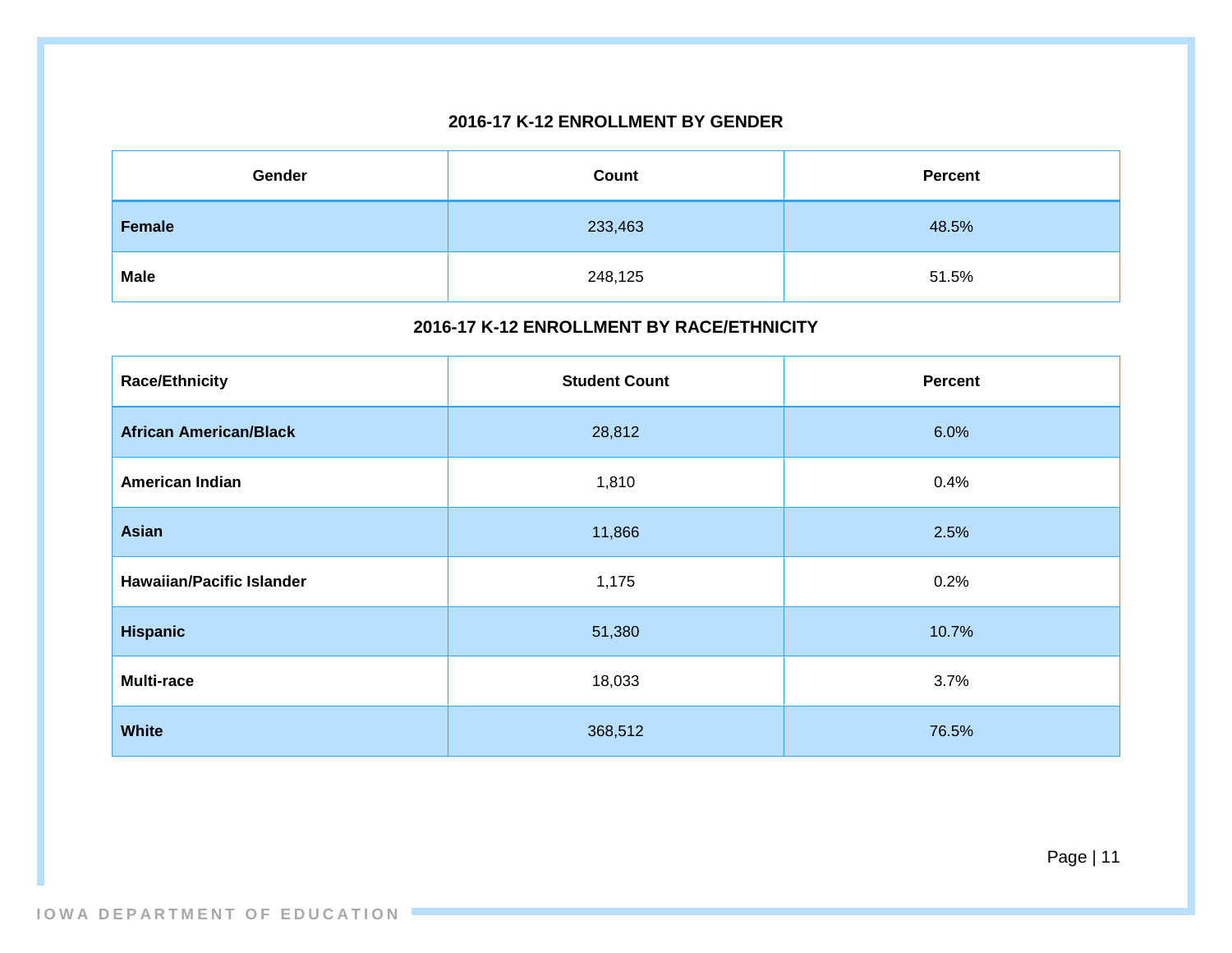#### <span id="page-11-0"></span>**FINDINGS AND RECOMMENDATIONS**

#### **Findings**

Data contained in this report shows an increase in the overall enrollment trends for all Senior Year Plus areas, including Advance Placement (AP), Concurrent Enrollment, and Postsecondary Enrollment Options (PSEO). In addition, between the 2014-15 and 2016-17 school years, there were increases in STEM courses taken across all Senior Year Plus areas. This suggests a statewide overall increase in STEM courses in advanced and college level course work in Iowa school districts.

This report provides information about enrollment patterns of students by gender and race/ethnicity in Senior Year Plus opportunities. Overall, there was an increase in female enrollment in Senior Year Plus STEM opportunities between 2014-15 and 2016-17. This trend held across all types of Senior Year Plus course work including Advanced Placement, Concurrent Enrollment and PSEO.

Increases in the percent of students enrolled in Senior Year Plush STEM courses can be found across several minority groups between 2014-15 and 2016-17. In Advanced Placement STEM courses, there are increases for Asian, Black, Hispanic and Multi-racial student groups. Increases can be also found in Concurrent Enrollment STEM courses for Asian, Hispanic and Multi-racial student groups. There was no change in the enrollment of Black students between 2014-15 and 2016-17 in Concurrent Enrollment STEM courses. During this same time frame, increases can be found for Asian, Black and Multi-racial students in PSEO STEM courses. Lastly, there was a slight decline in PSEO STEM enrollment for Hispanic students.

#### **Recommendations**

In July 2011, Governor Branstad signed Executive Order 74 creating the Iowa Governor's STEM Advisory Council. The STEM Council focuses on enhancing the Iowa's PK-12 talent pipeline which will result in increased interest in a STEM career. While this report cannot determine if there is a causal relationship between the focus on STEM, it is interesting that there is an increase in advanced STEM course-taking patterns with this increased focus on STEM statewide.

Notable differences can be found when examining the enrollment patterns in Senior Year Plus STEM programing for different race/ethnicity student groups and between female and male students. The Senior Year Plus program includes rigorous opportunities for students as they complete secondary education and prepare for success beyond high school. Increases can be found in female enrollment in rigorous STEM opportunities. In addition, increases can be found in key race/ethnic student groups in STEM. Iowa districts should examine enrollment patterns by gender and race/ethnicity to ensure access to and equitable participation in Senior Year Plus STEM opportunities.

In November 2017, the Iowa Department of Education released the Computer Science Education Work Group report. The report includes recommendations in five key areas: 1) computer science graduation requirements; 2) integration of high-quality computer science